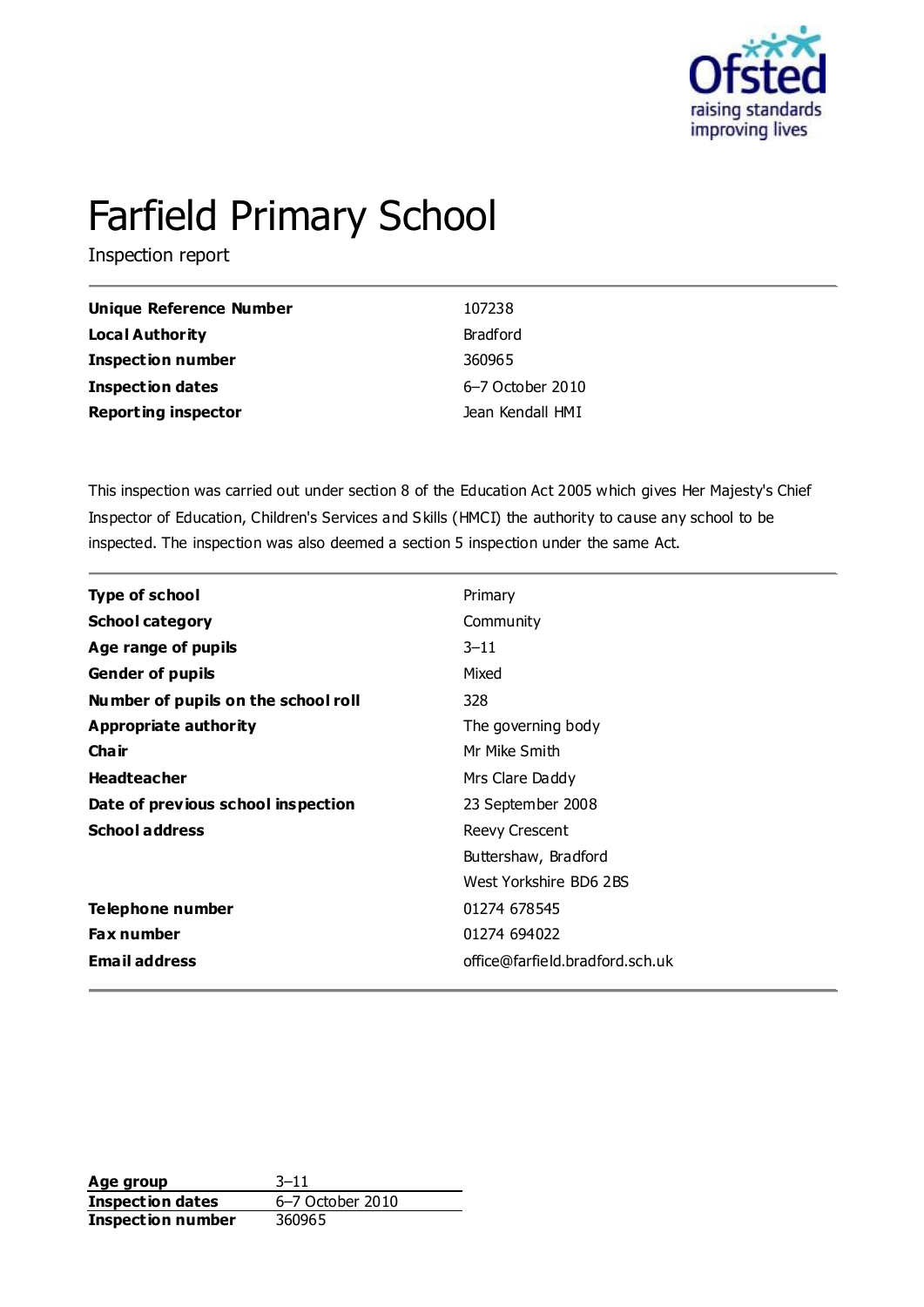The Office for Standards in Education, Children's Services and Skills (Ofsted) regulates and inspects to achieve excellence in the care of children and young people, and in education and skills for learners of all ages. It regulates and inspects childcare and children's social care, and inspects the Children and Family Court Advisory Support Service (Cafcass), schools, colleges, initial teacher training, work-based learning and skills training, adult and community learning, and education and training in prisons and other secure establishments. It assesses council children's services, and inspects services for looked after children, safeguarding and child protection.

Further copies of this report are obtainable from the school. Under the Education Act 2005, the school must provide a copy of this report free of charge to certain categories of people. A charge not exceeding the full cost of reproduction may be made for any other copies supplied.

If you would like a copy of this document in a different format, such as large print or Braille, please telephone 0300 1234 234, or email **[enquiries@ofsted.gov.uk](mailto:enquiries@ofsted.gov.uk)**.

You may copy all or parts of this document for non-commercial educational purposes, as long as you give details of the source and date of publication and do not alter the documentation in any way.

To receive regular email alerts about new publications, including survey reports and school inspection reports, please visit our website and go to 'Subscribe'.

Royal Exchange Buildings St Ann's Square Manchester M2 7LA T: 0300 1234 234 Textphone: 0161 618 8524 E: **[enquiries@ofsted.gov.uk](mailto:enquiries@ofsted.gov.uk)**

W: **[www.ofsted.gov.uk](http://www.ofsted.gov.uk/)**

© Crown copyright 2010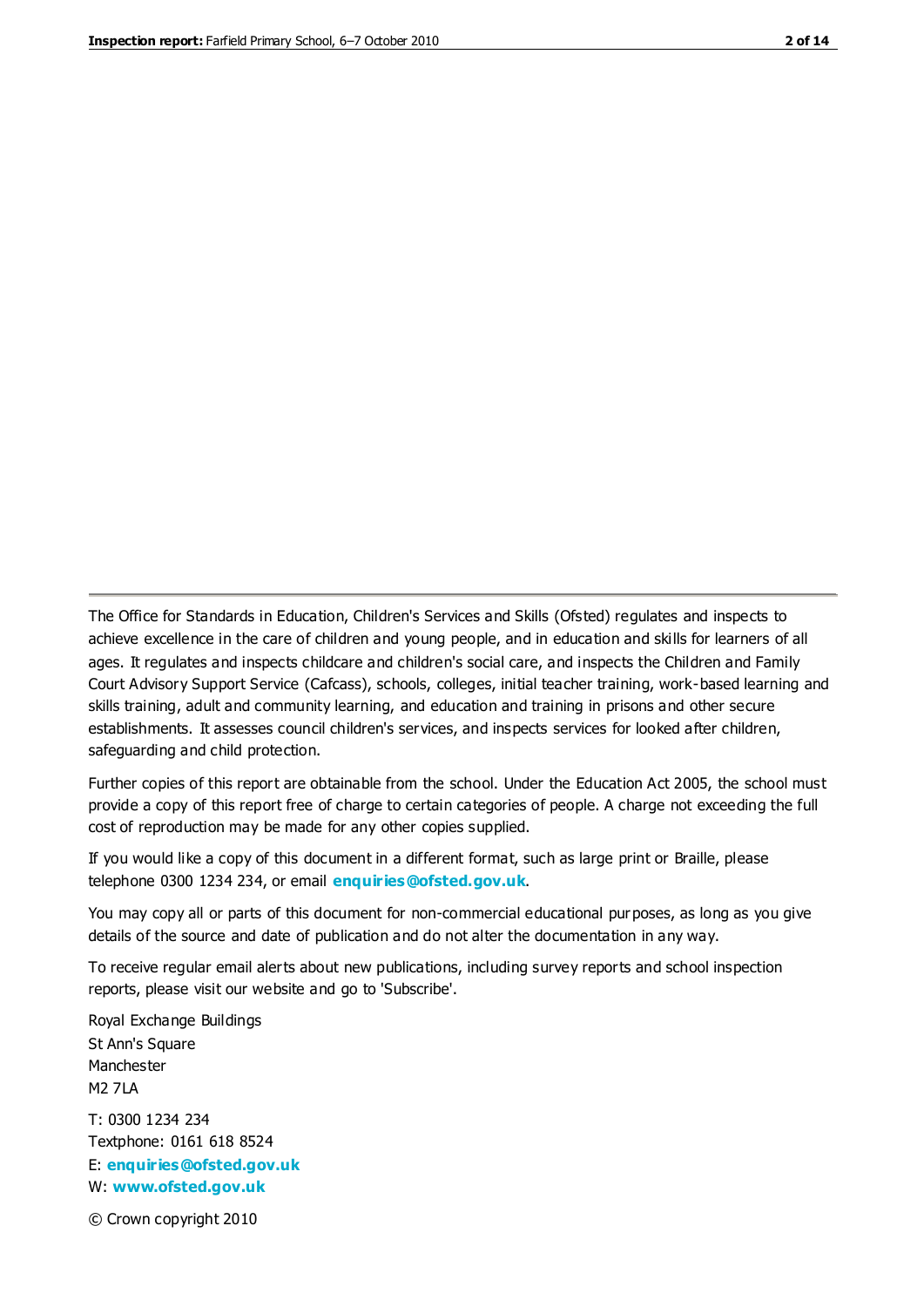# **Introduction**

This inspection was carried out by one of Her Majesty's Inspectors and one additional inspector. The inspectors visited thirteen lessons and held meetings with governors, staff, groups of pupils, a group of parents and carers and local authority representatives. They observed the school's work and looked at the school's self-evaluation, improvement planning, pupils' progress tracking and safeguarding procedures. They carried out a full scrutiny of pupils' work books.

The inspection team reviewed many aspects of the school's work. It looked in detail at the following.

- $\blacksquare$  How much progress the school had made in addressing the areas for improvement identified in the section 5 inspection, September 2008.
- How much capacity the school has to sustain further improvements.
- The amount of progress that all pupils make in lessons and have made over time.
- $\blacksquare$  How high is the overall quality of teaching and learning and how consistent is this across the whole school.

# **Information about the school**

Farfield is a larger than average sized primary school and is situated to the south of the city of Bradford. It was previously know as Buttershaw Primary School. Most pupils are from the local community. They are mainly White British with very few speaking English as an additional language. The proportion of pupils known to be eligible for free school meals is well above average. The proportion with special educational needs and/or disabilities is slightly above average. The school has the Healthy School status.

When the school was inspected in September 2008 it was judged to require special measures. The headteacher took up post shortly after that inspection. A deputy headteacher has been appointed and several new members of staff have joined the school.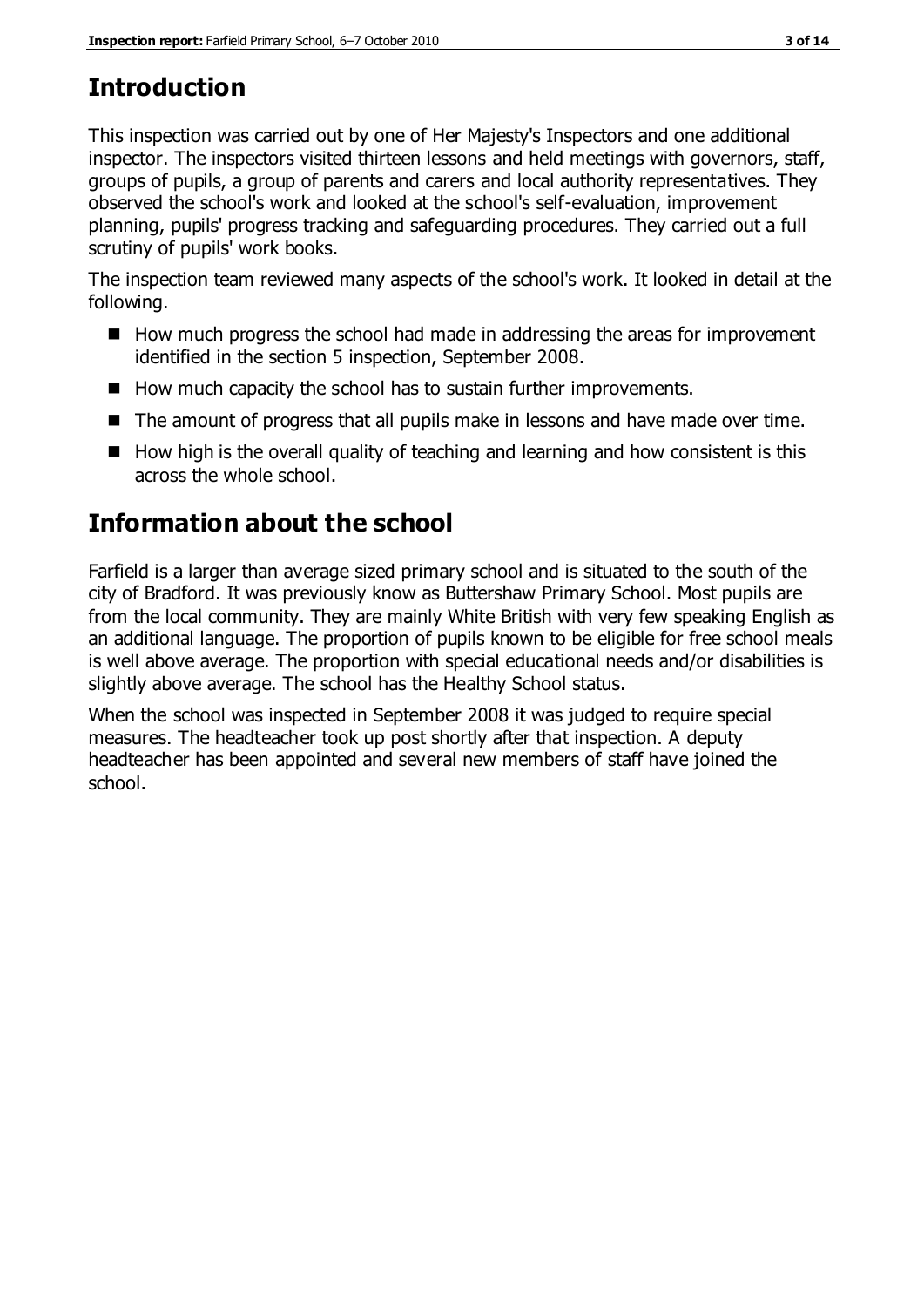# **Inspection judgements**

| Overall effectiveness: how good is the school?  |  |
|-------------------------------------------------|--|
| The school's capacity for sustained improvement |  |

# **Main findings**

In accordance with section 13(4) of the Education Act 2005, Her Majesty's Chief Inspector is of the opinion that the school no longer requires special measures. It is providing a satisfactory standard of education and improving rapidly. Some aspects of the school's work are good, such as the Early Years Foundation Stage provision, and the care, guidance and support for all pupils.

The inspection of September 2008 required the school to raise standards and pupils' achievement, strengthen leadership and management, track pupils' progress, improve teaching and increase attendance. Good progress has been made in these areas for improvement.

The ethos of the school has been transformed, with governors, staff and pupils all playing their part. The headteacher is providing dynamic and determined leadership to raise standards and improve provision. She is ably supported by the deputy headteacher and recently restructured senior leadership team. The new staff team is energetic and ambitious for the school with high aspirations for pupils. Staff are supportive and caring, so pupils feel very safe, secure and valued. Pupils are proud of their school and have a strong sense of belonging. Their increased enjoyment is evident in their improved attendance, which is now in line with the national average. Pupils enjoy taking responsibility and helping each other on a daily basis. Their good behaviour and positive contribution helps to maintain this happy and safe community.

Children enter the nursery with knowledge and skills that are well below expected levels for their age. They are now making good progress across the Early Years Foundation Stage to achieve levels close to the national average in most areas of learning. However, their language and literacy skills are weaker meaning that some children do not sustain the levels achieved in literacy as they move into Year 1. Pupils go on to make satisfactory progress overall across the rest of the school. They make more rapid progress in some classes than others. Progress slows particularly in those classes where there have been staff absences. There are some gaps in pupils' learning and the legacy of previously inadequate teaching means that pupils' attainment in tests in 2009 and 2010 was well below expected levels. Nevertheless, work in pupils' books shows that they are making more rapid progress and levels of attainment are higher in all year groups. Pupils in the current Year 6 classes are achieving standards that are close to average for children their age.

Teachers are working hard to provide pupils with increasingly interesting lessons and secure further improvements. Teaching is satisfactory overall, with some good and outstanding teaching, particularly in the Early Years Foundation Stage and upper Key Stage 2. Pupils are working hard in lessons and are keen to do their best. The curriculum makes a satisfactory contribution to pupils' learning and well-being, but is recognised by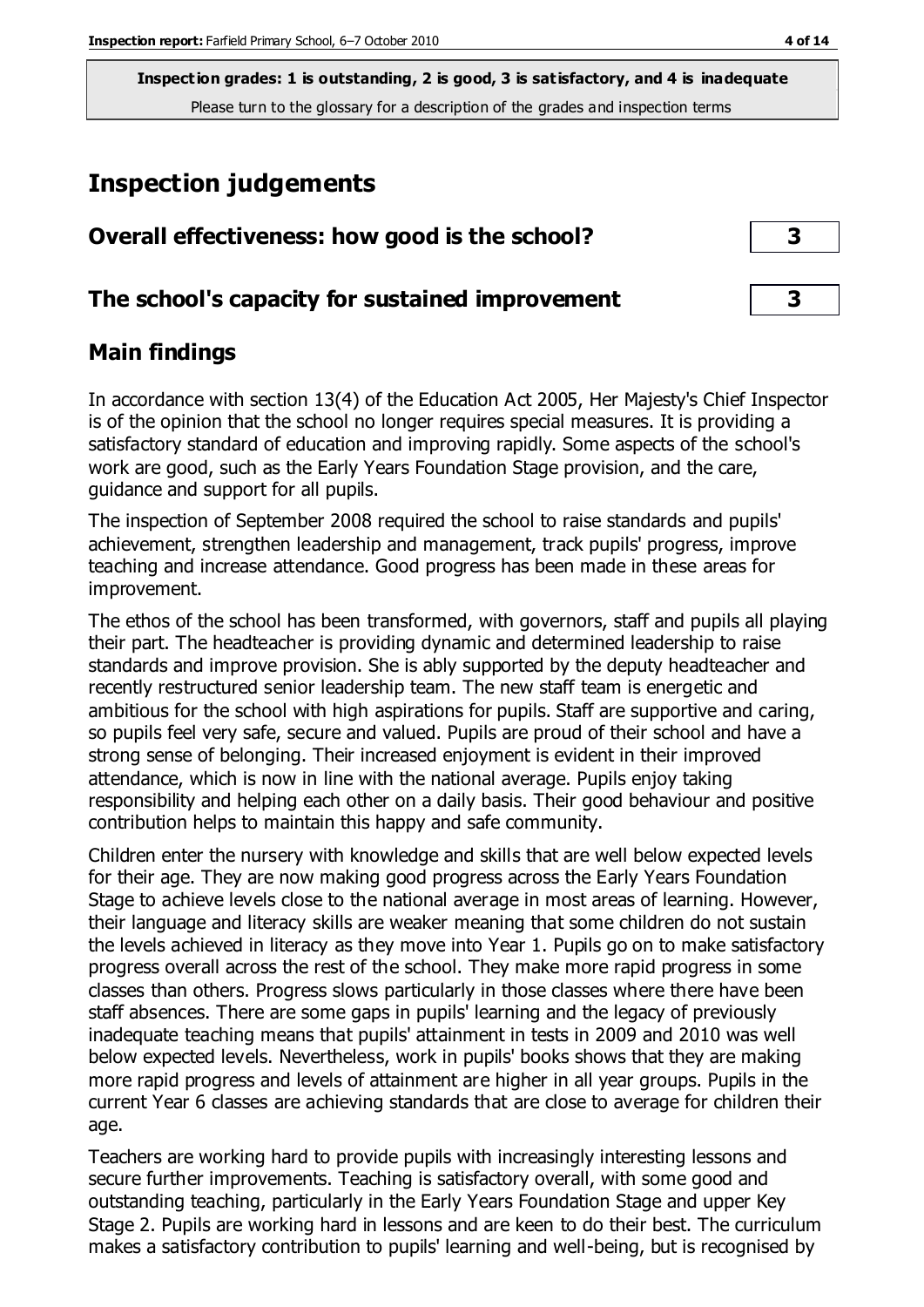the school as an aspect that requires further development. There are currently some gaps in pupils' basic skills, particularly in writing and information and communication technology (ICT). Occasionally, activities lack a clear purpose or learning intention which means that they occupy pupils rather than fully extend their learning. Consequently, some pupils, particularly the more-able, are not making the progress of which they are capable.

School leaders and governors have a good understanding of where further developments are needed. Governors share leaders' high aspirations and provide effective support and challenge to ensure continued improvement. Leaders have introduced good systems to track pupils' progress and challenge and support teachers. Although there are still some inconsistencies in teaching due to absence and weaker practice, leaders are taking every possible action to bring about improvements. They have built capacity in teaching, through an excellent programme of continuing professional development, which has helped all staff to develop their knowledge and skills. Overall, the school has satisfactory capacity to bring about further improvements and the senior leadership team has good capacity to drive improvements forward. The school provides satisfactory value for money.

# **What does the school need to do to improve further?**

- Ensure that all pupils make consistently good progress in each class in order to raise attainment at the end Key Stage 2 and narrow the gap between standards achieved at Farfield School and those seen nationally.
- Strengthen transition planning between the Early Years Foundation Stage and Year 1 to ensure that children make continuous progress in their learning and skills development.
- Develop curriculum planning to:
- $\blacksquare$  ensure pupils are taught key skills systematically and progressively, especially in writing and information and communication technology
- $\blacksquare$  include a range of interesting activities each day which have clearly defined learning outcomes and capture pupils' interest
- **E** ensure more-able pupils have sufficient opportunities to achieve at higher levels.
- Up to 40% of the schools whose overall effectiveness is judged satisfactory may receive a monitoring visit by an Ofsted inspector before their next section 5 inspection.

# **Outcomes for individuals and groups of pupils 3**

Pupils are now making satisfactory progress during their time in school. Their rate of progress has been slow in the past because of inadequate teaching in some classes. As a result, pupils' attainment at the end of Year 6 was well below average in 2009 and the number of pupils reaching average levels in 2010 was also low. Teaching has steadily improved over the last two years so that pupils now enjoy learning across a range of subjects and are making more rapid progress. They enthusiastically participate in activities that interest them and challenge their thinking. Consequently, current levels of attainment across the school are higher than they have been for the last four years. Most pupils in Year 6 are working at average levels, which is a significant improvement on past performance. Pupils with special educational needs and/or disabilities are making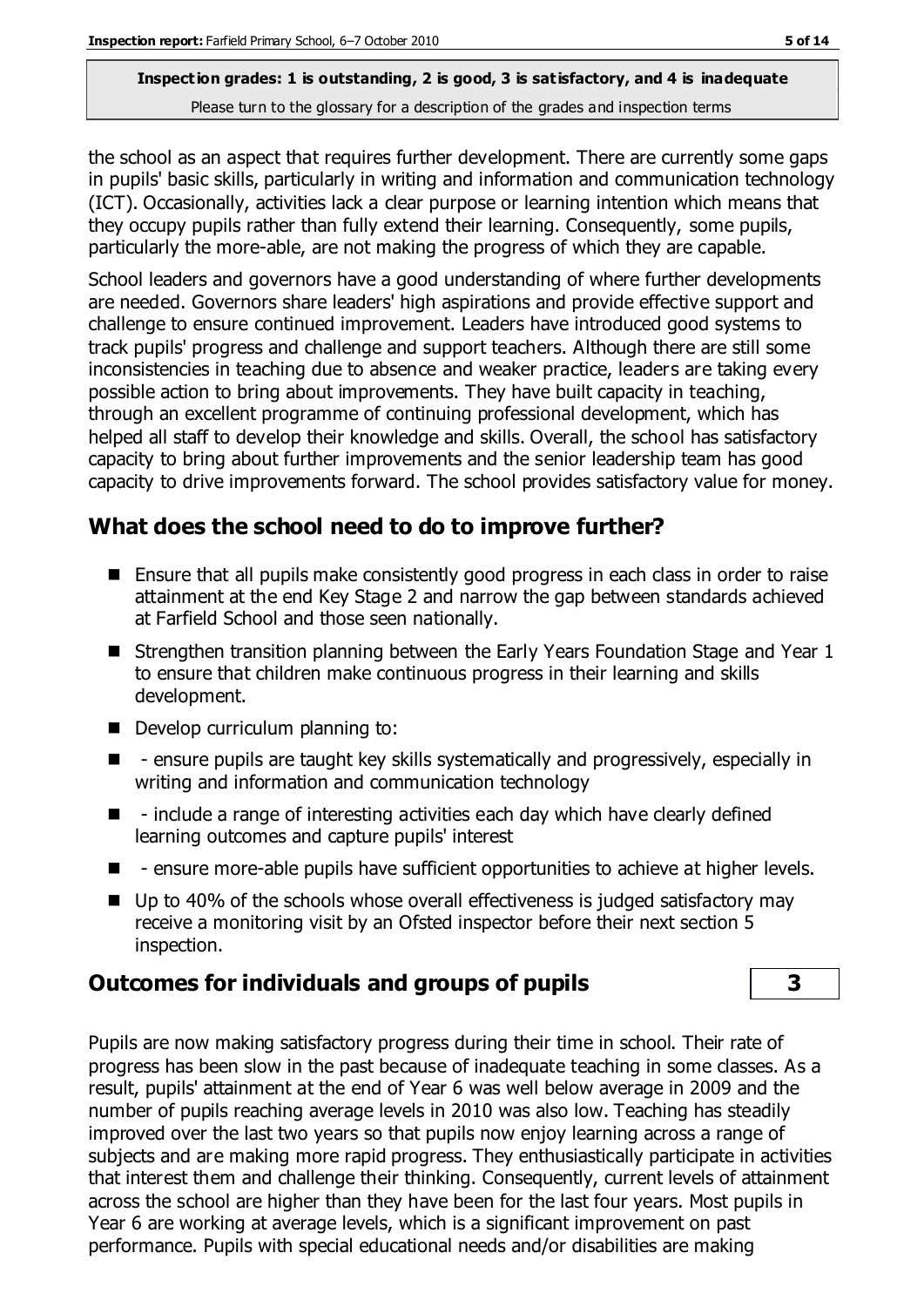satisfactory progress overall. They make good progress in small group and individual support programmes for literacy and numeracy.

Pupils make a good contribution to their school. They proudly take on positions of responsibility, such as personal assistants, school photographers, environmental champions and lunch-time heroes. Pupils' good behaviour and positive attitudes in lessons help them make the most of their learning experiences. They are similarly sensible, polite and courteous in shared areas. Their consideration for each other helps to make the school a welcoming, secure and safe place. Pupils told inspectors that bullying is rare and they are confident that adults will deal with any concerns they may have. Pupils are active in the playground and enjoy numerous after-school activities which promote healthy lifestyles. Pupils' social, moral and enterprise skills are well developed through their active role in running the school and extra-curricular activities as well as in lessons. Their spiritual and cultural development is satisfactory. Pupils' steadily improving level of key skills, their social attributes and keen approach to challenges mean that they are suitably prepared for their future education.

These are the grades for pupils' outcomes

| Pupils' achievement and the extent to which they enjoy their learning                                                     |                         |
|---------------------------------------------------------------------------------------------------------------------------|-------------------------|
| Taking into account:<br>Pupils' attainment <sup>1</sup>                                                                   | 4                       |
| The quality of pupils' learning and their progress                                                                        | 3                       |
| The quality of learning for pupils with special educational needs and/or disabilities<br>and their progress               |                         |
| The extent to which pupils feel safe                                                                                      | $\mathbf{2}$            |
| Pupils' behaviour                                                                                                         | 2                       |
| The extent to which pupils adopt healthy lifestyles                                                                       | 3                       |
| The extent to which pupils contribute to the school and wider community                                                   | $\overline{\mathbf{2}}$ |
| The extent to which pupils develop workplace and other skills that will contribute to<br>their future economic well-being |                         |
| Taking into account:<br>Pupils' attendance <sup>1</sup>                                                                   | 3                       |
| The extent of pupils' spiritual, moral, social and cultural development                                                   | 3                       |

<sup>1</sup> The grades for attainment and attendance are: 1 is high; 2 is above average; 3 is broadly average; and 4 is low

# **How effective is the provision?**

The quality of teaching and assessment is satisfactory overall. Some good and outstanding teaching was observed during the inspection. The best lessons use a range of resources with exciting and well-matched activities which fully engage pupils' interest. In such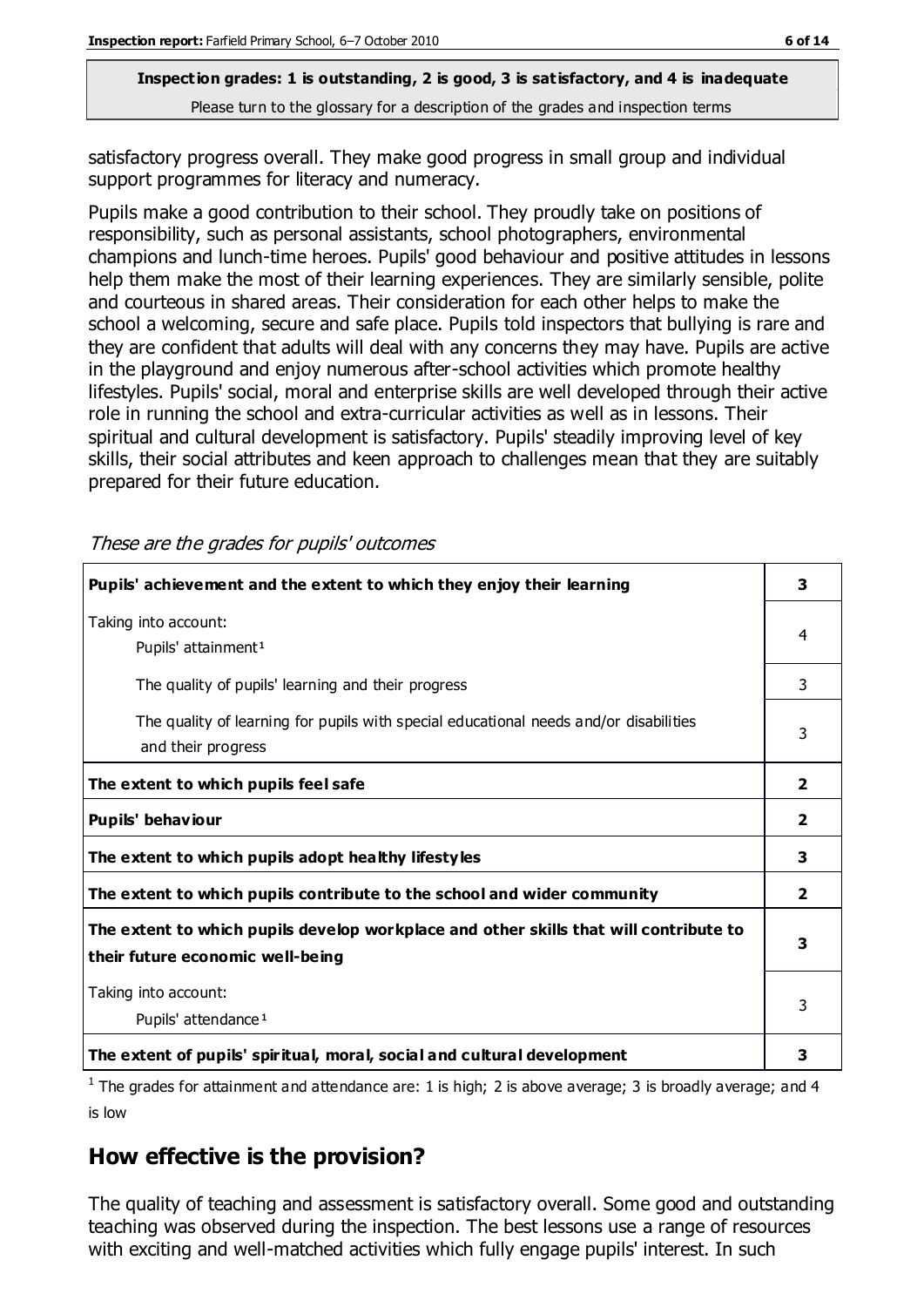lessons, teachers know when and how to intervene effectively but give pupils sufficient time to solve problems and work independently. In less-effective lessons, the purpose of activities is not clearly enough defined. In some lessons, the teacher talks for too long, leaving insufficient time for pupils to practice and reinforce their learning. Consequently, more-able pupils are not always given sufficient opportunities to extend their skills. Those with special educational needs and/or disabilities are well supported, particularly by effective teaching assistants and learning mentors.

The regular pupils' progress meetings between teachers and senior leaders provide an effective forum to discuss each pupil's progress and plan support for those who need it. Assessment and marking are satisfactory across the whole school and good in upper Key Stage 2, where pupils have a good understanding of their progress and know how to improve their work.

The curriculum is satisfactory. It is broad and balanced and meets statutory requirements. Cross-curricular links are being developed appropriately to help pupils reinforce and apply their literacy, numeracy and ICT skills. However, many pupils still have gaps in their learning because basic skills have not been taught progressively year on year. A range of interventions are in place to help individual and small groups fill gaps in their learning. The school has developed a full range of extended school provision and extra-curricular activities that are popular and very well attended.

The quality of care, guidance and support is good. As a result, pupils feel very safe and well cared for in school; they have high self-esteem and are proud of their achievements. Pupils' well-being is a high priority for all staff. The most vulnerable pupils are extremely well supported by a range of staff and through work with outside agencies. Parents and carers are particularly pleased with the support they have received from the school's parental involvement worker.

| The quality of teaching                                                                                    |  |
|------------------------------------------------------------------------------------------------------------|--|
| Taking into account:<br>The use of assessment to support learning                                          |  |
| The extent to which the curriculum meets pupils' needs, including, where relevant,<br>through partnerships |  |
| The effectiveness of care, guidance and support                                                            |  |

These are the grades for the quality of provision

# **How effective are leadership and management?**

Members of the restructured leadership team are driving improvement with energy and determination based on accurate self-evaluation, high expectations and an ambitious vision for the school. Their vision is well understood by staff, who are highly motivated and fully committed to bringing about further improvement. Subject leaders are developing their roles effectively and leading on a range of strategies to improve teaching across the school. Governors share high expectations for the school and have developed their skills well. They have a good understanding of where further development is needed, for example, in their work with parents and carers. The team is still relatively new and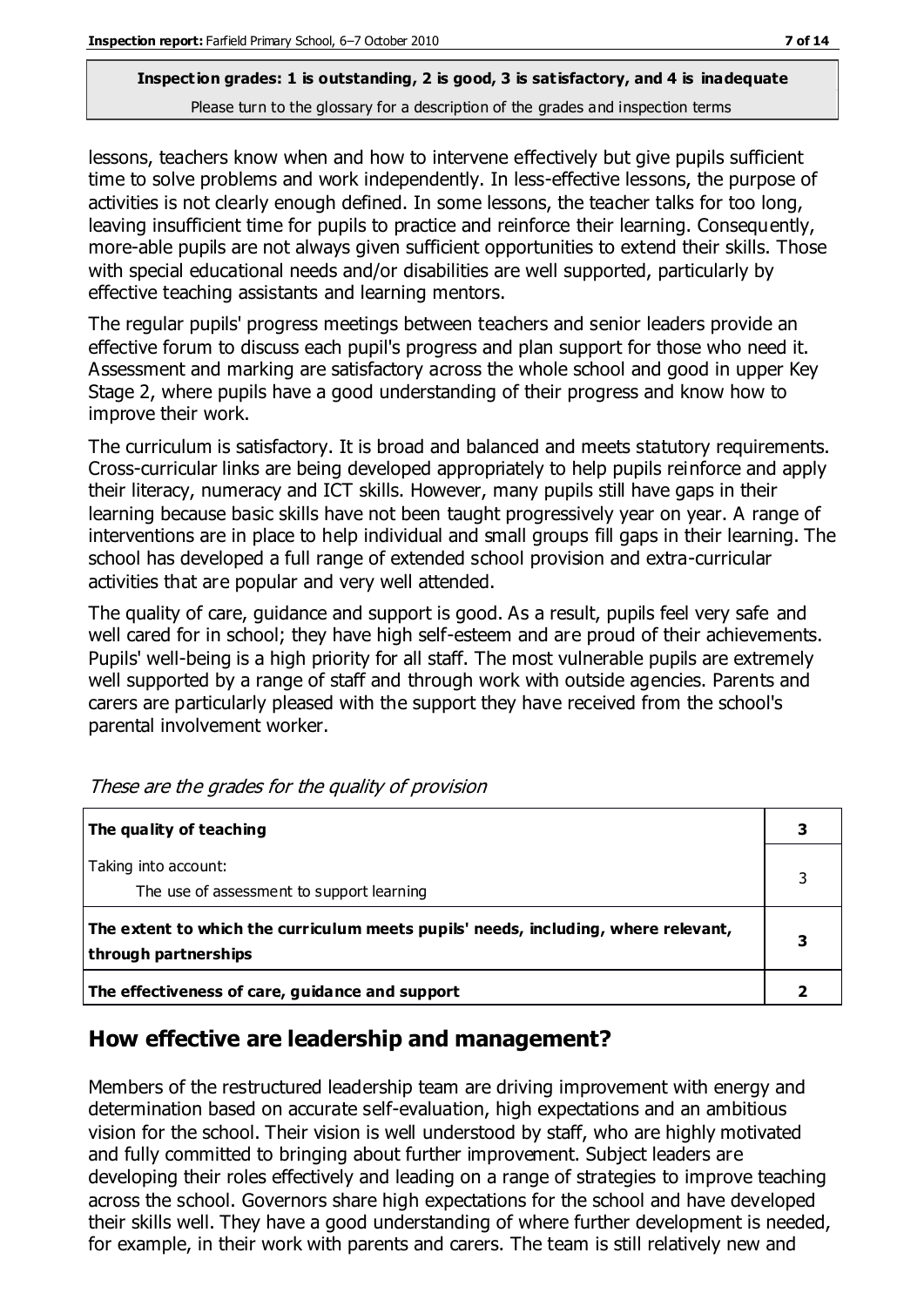some leaders are still developing their roles. Some of the more recent initiatives and improvements are not fully embedded across the whole school, but there are firm foundations in place on which to secure further improvement.

The quality of teaching has improved significantly. Excellent professional development, improved systems to track pupils' progress, tracking and well-targeted performance management is effectively developing teachers' skills. There is still some instability with temporary cover in a couple of classes but leaders are doing all they can to rectify this.

The school promotes equality of opportunity satisfactorily and tackles discrimination well. The needs of most pupils are being met appropriately but the learning of some more-able pupils is not sufficiently extended. The broad range of partnerships with other schools and community groups is helping pupils to experience a wider variety of activities. The school works particularly effectively with a range of outside agencies to support the most vulnerable pupils. There are clear policies and procedures and well-developed safeguarding systems in place to keep pupils safe. Relationships with parents and carers are developing through the work of the parental involvement worker. Parents and carers who met with inspectors were very pleased with the growing opportunities to participate in family learning activities. The school knows the local community thoroughly and has appropriate plans in place to extend its work and to reach out to other communities. The school itself is a highly cohesive community; pupils are happy and proud to be a part of Farfield Primary School.

| The effectiveness of leadership and management in embedding ambition and driving<br><b>improvement</b>                                                           |                |
|------------------------------------------------------------------------------------------------------------------------------------------------------------------|----------------|
| Taking into account:<br>The leadership and management of teaching and learning                                                                                   | 3              |
| The effectiveness of the governing body in challenging and supporting the<br>school so that weaknesses are tackled decisively and statutory responsibilities met | 3              |
| The effectiveness of the school's engagement with parents and carers                                                                                             | 3              |
| The effectiveness of partnerships in promoting learning and well-being                                                                                           | $\overline{2}$ |
| The effectiveness with which the school promotes equality of opportunity and tackles<br>discrimination                                                           | 3              |
| The effectiveness of safeguarding procedures                                                                                                                     | $\overline{2}$ |
| The effectiveness with which the school promotes community cohesion                                                                                              | 3              |
| The effectiveness with which the school deploys resources to achieve value for money                                                                             | 3              |

#### These are the grades for leadership and management

# **Early Years Foundation Stage**

Children in the Early Years Foundation Stage learn and play happily together. Most children enter the school with knowledge and skills that are well below those expected for their age. They make good progress to achieve outcomes that are broadly average in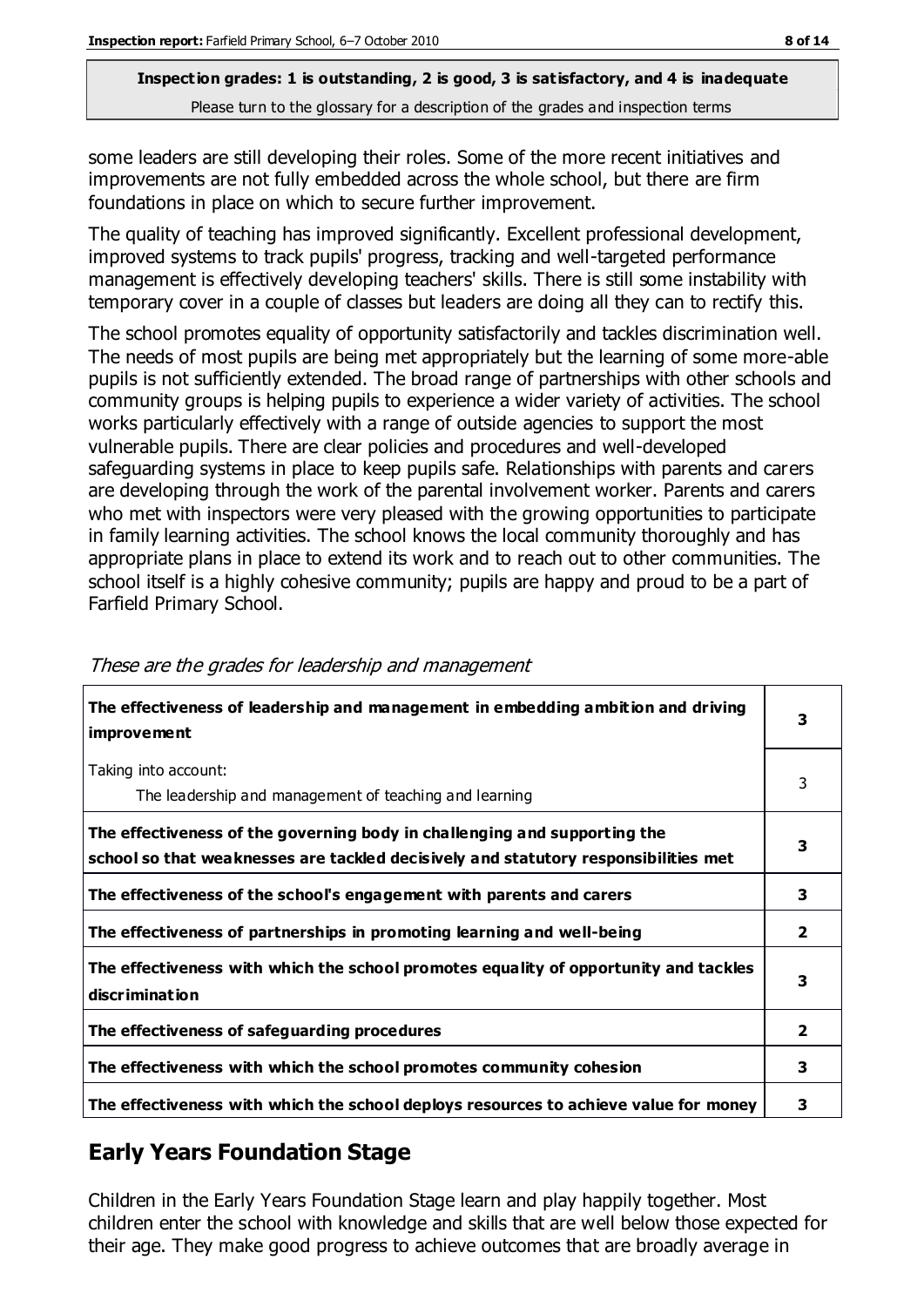most areas of learning. Children enjoy learning and enthusiastically participate in selfinitiated activities and join in adult-led sessions. This is because teaching is good and activities are planned with a clear focus on enjoyment and practical learning. Detailed assessments are used effectively so that learning experiences are well matched to children's individual learning needs and interests. Children feel safe and well cared for because adults are always on hand to help and support them. All welfare requirements are met.

Provision is well organised to ensure that children experience varied activities in a welcoming and stimulating environment. Resources are easily accessible and good use is made of the outdoor environment. Good quality planning and leadership ensures that provision is of a consistently good standard. Children are well prepared to move to the next stage of their education. However, currently pupils are working at lower levels in writing in Year 1 than their end of Foundation Stage profile suggests they should be. Transition to Year 1 is under review to ensure that children's knowledge and skills have a broad foundation in the Early Years Foundation Stage and are built on systematically as they move up the school.

| <b>Overall effectiveness of the Early Years Foundation Stage</b>                                                          |  |
|---------------------------------------------------------------------------------------------------------------------------|--|
| Taking into account:                                                                                                      |  |
| Outcomes for children in the Early Years Foundation Stage<br>The quality of provision in the Early Years Foundation Stage |  |
| The effectiveness of leadership and management of the Early Years Foundation<br>Stage                                     |  |

These are the grades for the Early Years Foundation Stage

# **Views of parents and carers**

Parental questionnaires are not normally distributed for inspections conducted under section 8 of the Education Act 2005, unless inspectors have specific reasons to request that the school does this. Inspectors met with a small group of parents and carers and looked at the school's own questionnaires and consultations. These indicate that parents and carers are generally pleased with the quality of education provided and feel that their children are happy and safe. They remarked on recent improvements and are confident that leaders are moving in the right direction. Some parents and carers feel that communication could be improved, particularly in relation to support for children with special educational needs and/or disabilities.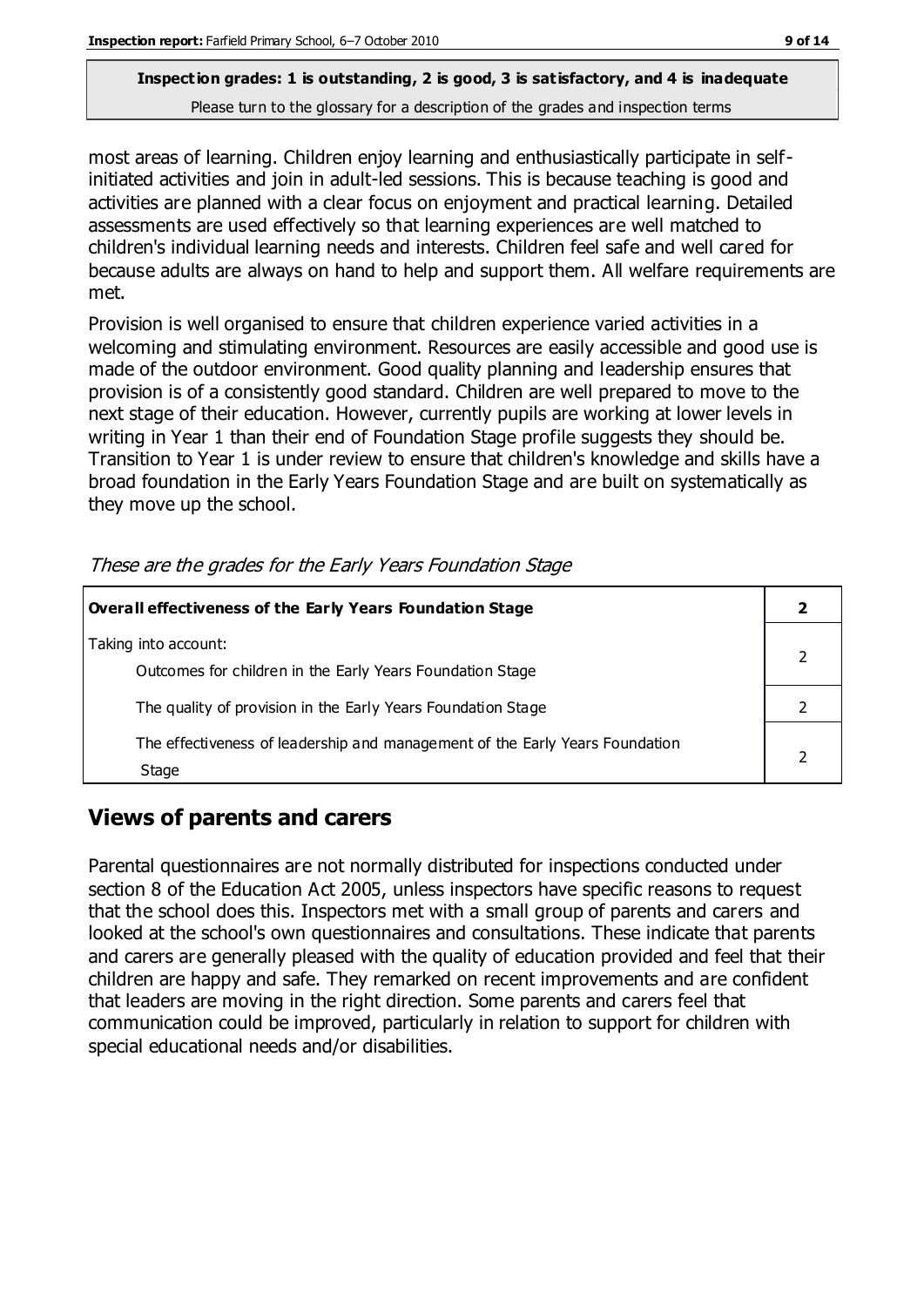### **Responses from parents and carers to Ofsted's questionnaire**

Parental questionnaires are not normally distributed for inspections conducted under section 8 of the Education Act 2005, unless inspectors have specific reasons to request that the school does so.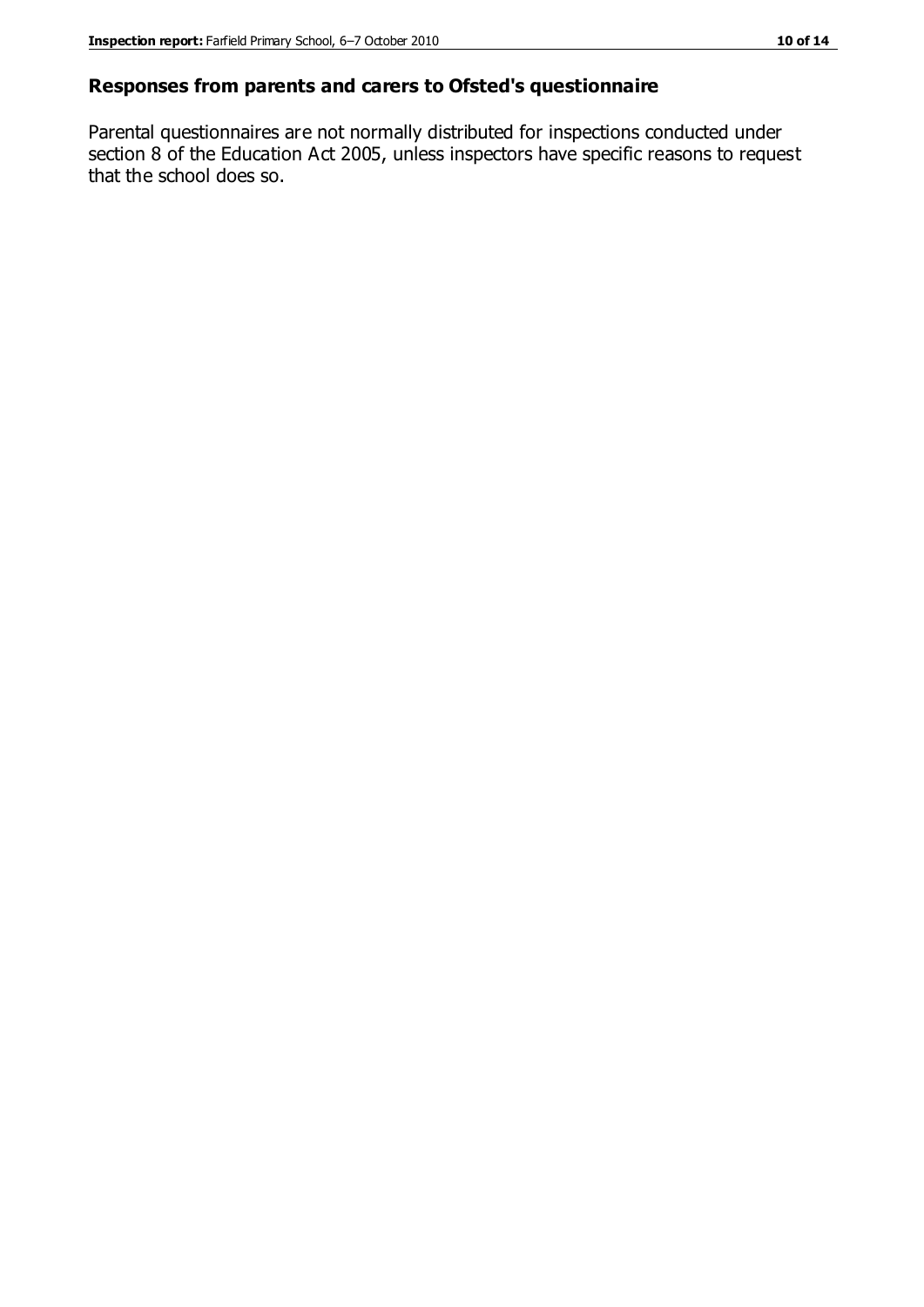# **Glossary**

| Grade   | <b>Judgement</b> | <b>Description</b>                                                                                                                                                                                                            |
|---------|------------------|-------------------------------------------------------------------------------------------------------------------------------------------------------------------------------------------------------------------------------|
| Grade 1 | Outstanding      | These features are highly effective. An outstanding school<br>provides exceptionally well for all its pupils' needs.                                                                                                          |
| Grade 2 | Good             | These are very positive features of a school. A school that<br>is good is serving its pupils well.                                                                                                                            |
| Grade 3 | Satisfactory     | These features are of reasonable quality. A satisfactory<br>school is providing adequately for its pupils.                                                                                                                    |
| Grade 4 | Inadequate       | These features are not of an acceptable standard. An<br>inadequate school needs to make significant improvement<br>in order to meet the needs of its pupils. Ofsted inspectors<br>will make further visits until it improves. |

# **What inspection judgements mean**

# **Overall effectiveness of schools**

|                       | Overall effectiveness judgement (percentage of schools) |      |                     |                   |
|-----------------------|---------------------------------------------------------|------|---------------------|-------------------|
| <b>Type of school</b> | <b>Outstanding</b>                                      | Good | <b>Satisfactory</b> | <b>Inadequate</b> |
| Nursery schools       | 58                                                      | 36   | 4                   | 2                 |
| Primary schools       | 8                                                       | 43   | 40                  | 9                 |
| Secondary schools     | 10                                                      | 35   | 42                  | 13                |
| Sixth forms           | 13                                                      | 39   | 45                  | 3                 |
| Special schools       | 33                                                      | 42   | 20                  | 4                 |
| Pupil referral units  | 18                                                      | 40   | 29                  | 12                |
| All schools           | 11                                                      | 42   | 38                  | 9                 |

New school inspection arrangements were introduced on 1 September 2009. This means that inspectors now make some additional judgements that were not made previously.

The data in the table above are for the period 1 September 2009 to 31 March 2010 and are the most recently published data available (see **[www.ofsted.gov.uk](http://www.ofsted.gov.uk/)**). Please note that the sample of schools inspected during the autumn and spring terms 2009/10 was not representative of all schools nationally, as weaker schools are inspected more frequently than good or outstanding schools.

Percentages are rounded and do not always add exactly to 100. Secondary school figures include those that have sixth forms, and sixth form figures include only the data specifically for sixth form inspection judgements.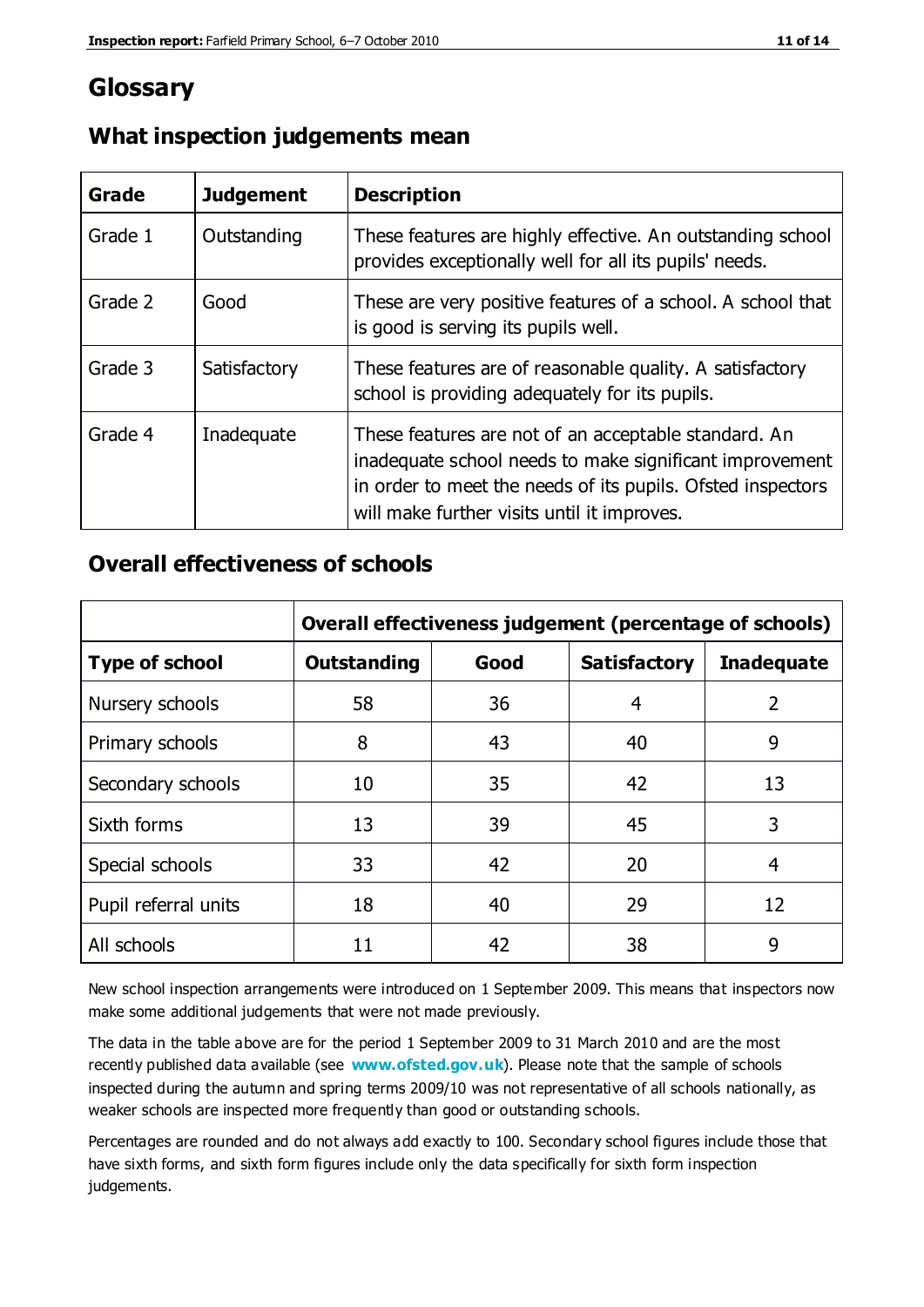# **Common terminology used by inspectors**

| Achievement:               | the progress and success of a pupil in their learning,<br>development or training.                                                                                                                                                          |  |
|----------------------------|---------------------------------------------------------------------------------------------------------------------------------------------------------------------------------------------------------------------------------------------|--|
| Attainment:                | the standard of the pupils' work shown by test and<br>examination results and in lessons.                                                                                                                                                   |  |
| Capacity to improve:       | the proven ability of the school to continue<br>improving. Inspectors base this judgement on what<br>the school has accomplished so far and on the quality<br>of its systems to maintain improvement.                                       |  |
| Leadership and management: | the contribution of all the staff with responsibilities,<br>not just the headteacher, to identifying priorities,<br>directing and motivating staff and running the school.                                                                  |  |
| Learning:                  | how well pupils acquire knowledge, develop their<br>understanding, learn and practise skills and are<br>developing their competence as learners.                                                                                            |  |
| Overall effectiveness:     | inspectors form a judgement on a school's overall<br>effectiveness based on the findings from their<br>inspection of the school. The following judgements,<br>in particular, influence what the overall effectiveness<br>judgement will be. |  |
|                            | The school's capacity for sustained<br>improvement.                                                                                                                                                                                         |  |
|                            | Outcomes for individuals and groups of pupils.                                                                                                                                                                                              |  |
|                            | The quality of teaching.                                                                                                                                                                                                                    |  |
|                            | The extent to which the curriculum meets<br>pupils' needs, including, where relevant,<br>through partnerships.                                                                                                                              |  |
|                            | The effectiveness of care, guidance and<br>support.                                                                                                                                                                                         |  |
| Progress:                  | the rate at which pupils are learning in lessons and<br>over longer periods of time. It is often measured by<br>comparing the pupils' attainment at the end of a key                                                                        |  |

stage with their attainment when they started.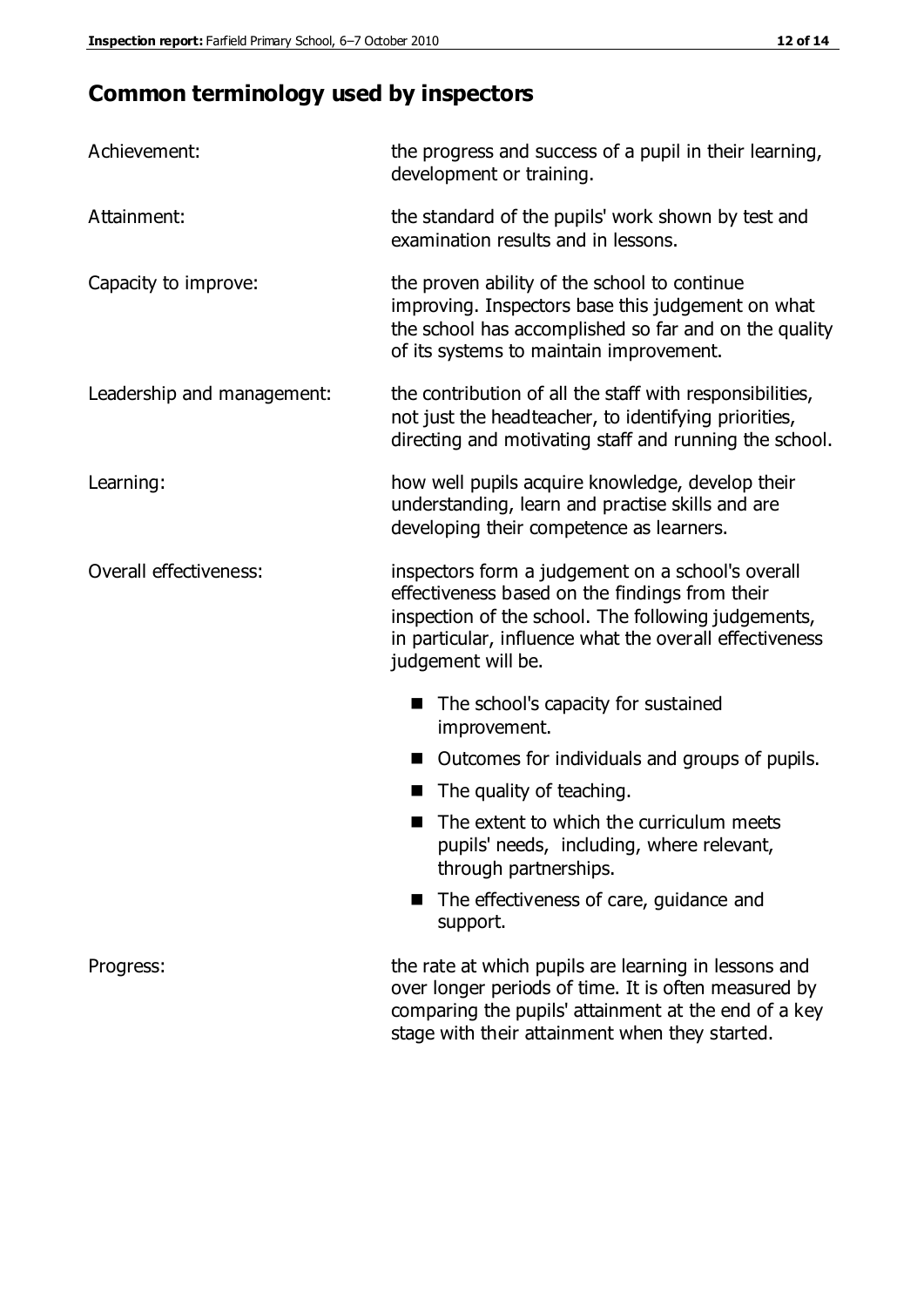# **This letter is provided for the school, parents and carers to share with their children. It describes Ofsted's main findings from the inspection of their school.**

8 October 2010

## Dear Pupils

# **Inspection of Farfield Primary and Nursery School, BD6 2BS**

Thank you for the warm welcome and help you have given me and other inspectors as we have visited your school over the last two years. The most recent visit was my fifth since the school was placed in special measures. This will be my last visit as your school has improved so much it no longer needs special measures.

Your school has seen many changes with a new headteacher and many new staff. It is now providing a satisfactory standard of education and has some good features. You have played an important part in these improvements. You make a good contribution to your school by behaving well and taking responsibilities to help it run smoothly. You are working hard in lessons and your attendance has improved significantly. The school staff look after you well and do their very best to ensure you are happy and safe. They are also working hard to provide enjoyable lessons with more interesting activities. Teaching is now satisfactory and in some classes, it is good. This is helping you to make better progress in your learning and achieve standards that are close to average in your work in your books. You also told us how much you enjoy the range of activities you can now participate in before and after school.

The senior leaders and governors are doing a good job in leading improvements at your school. We have agreed some further improvements with them to help you make even better progress. These are:

- to help you make consistent progress in every class so that you achieve higher levels in end of Key Stage 2 tests
- to make sure that literacy, number and ICT skills are taught progressively and you have a range of interesting and purposeful activities every day
- to make sure children in the Early Years Foundation Stage build on their skills when they move into Year 1.

You can help by continuing to work hard in lessons and sharing your ideas as to what types of work help you learn best.

I wish you every success in the future.

Yours sincerely

Jean Kendall Her Majesty's Inspector